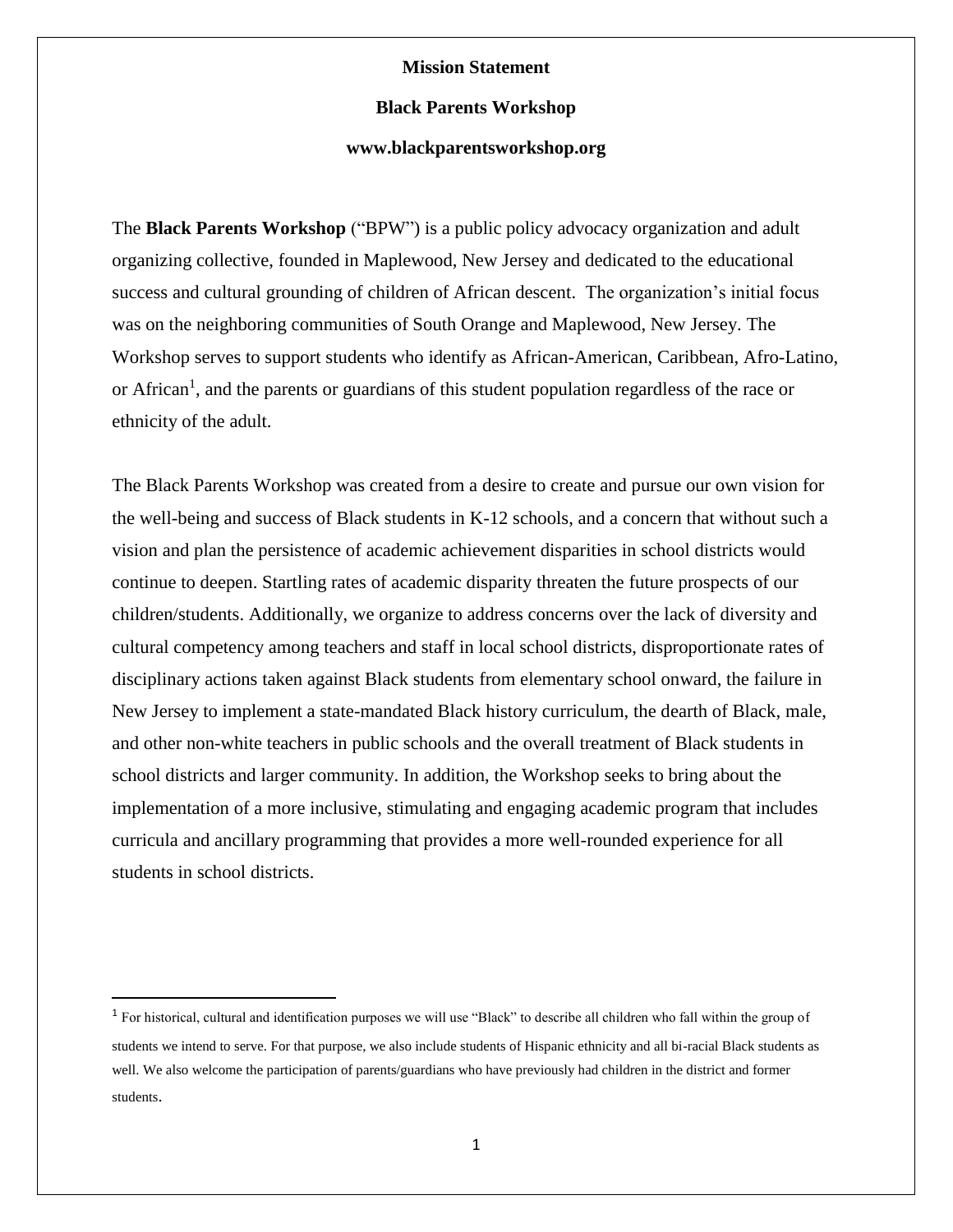The goal of the Black Parents Workshop is the elevation of Black students' academic performance to a level consistent with and beyond their highest performing non-Black peers. The Workshop will achieve this goal by the following means.

- 1. **Advocacy**: The Workshop will engage in advocacy on behalf of students of African descent and their parents. Our work will include intervention in policy related matters and serving as advocates, with the permission and coordination of parents, on behalf of individual students in matters related to academic performance and disciplinary actions. We will use a wide range of advocacy tools, including social media, news media and litigation to achieve our goal.
- 2. **Research**: We will avail ourselves of the most current and relevant academic research on academic achievement, school reform and student retention; as well as commission research specific to the interests of students in school districts.
- 3. **Policy Development & Implementation**: The Workshop will proactively engage in policy development for students of African descent and work to secure the implementation of effective policies that will support our goal of improving Black student academic performance.
- 4. **Community Engagement**: Outreach to the larger community will be achieved through workshops, meetings and information sessions, and social media messaging designed to enlarge public knowledge of the performance of school districts.
- 5. **Training and Support:** For parents and students to successfully navigate and engage as part of the school district and their communities.
- **6. Youth Empowerment:** Youth directed action that develops leadership skills, sociopolitical awareness, engagement and ownership of their school and community experiences.

While the primary focus of the Workshop is the academic engagement of students of African descent in the district, we will also consider issues related to access to quality after-school, athletic and recreational programming consistent with our overarching goal. We recognize the value extra-curricular activities play in student development and seek programming that is relevant, affordable and accessible to all students but specifically to the underserved Black student population. The Workshop collectively aims to work to ensure that our children have the highest and best outcomes possible, outcomes we determine for ourselves.